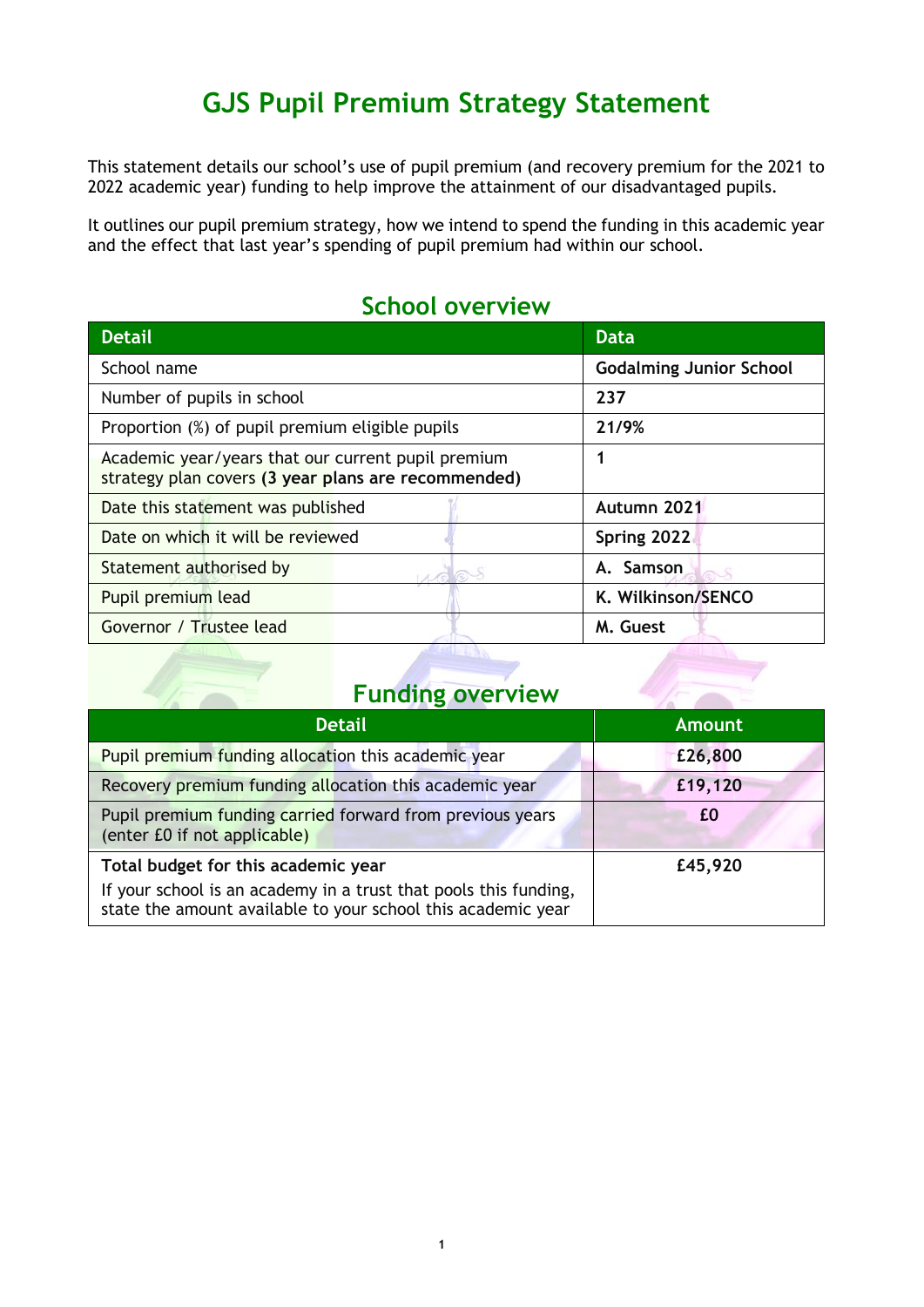# **Part A: Pupil Premium Strategy Plan**

## **Statement of intent**

*At Godalming Junior School we will strive to allocate our Pupil Premium and Recovery Premium funding to:*

- *Ensure ALL disadvantaged children access the full GJS curriculum diet, including enrichment opportunities*
- *Ensure targeted and purposeful support is in place, monitored and assessed at the earliest possible time based on internal data and evidence*
- *Put support in place during the working school day so they are able to catch up with their peers in all disciplines, especially Maths and English*

### **Challenges**

This details the key challenges to achievement that we have identified among our disadvantaged pupils.

| <b>Challenge</b><br>number | <b>Detail of challenge</b>                                                                                                                                                             |
|----------------------------|----------------------------------------------------------------------------------------------------------------------------------------------------------------------------------------|
|                            | Internal data reveals correlation between Pupil Premium attendance and<br>performance in the core disciplines                                                                          |
| $\mathfrak{p}$             | Ascertaining, as a school, the impact that prolonged school closures has<br>had on the most vulnerable children at the school including impact on<br>their mental health and wellbeing |
| 3                          | Levels of engagement between home and school with proportion of pupil<br><b>Premium families</b>                                                                                       |
| $\overline{4}$             | Ability for children access and supported in their learning during school<br>closures leading potentially to children falling behind                                                   |
| 5                          | The challenge of returning to a broad and balanced curriculum whilst<br>acknowledging gaps in children's core discipline knowledge e.g. maths,<br>reading and writing                  |
| 6                          | Less time to rectify gaps in the older vulnerable children                                                                                                                             |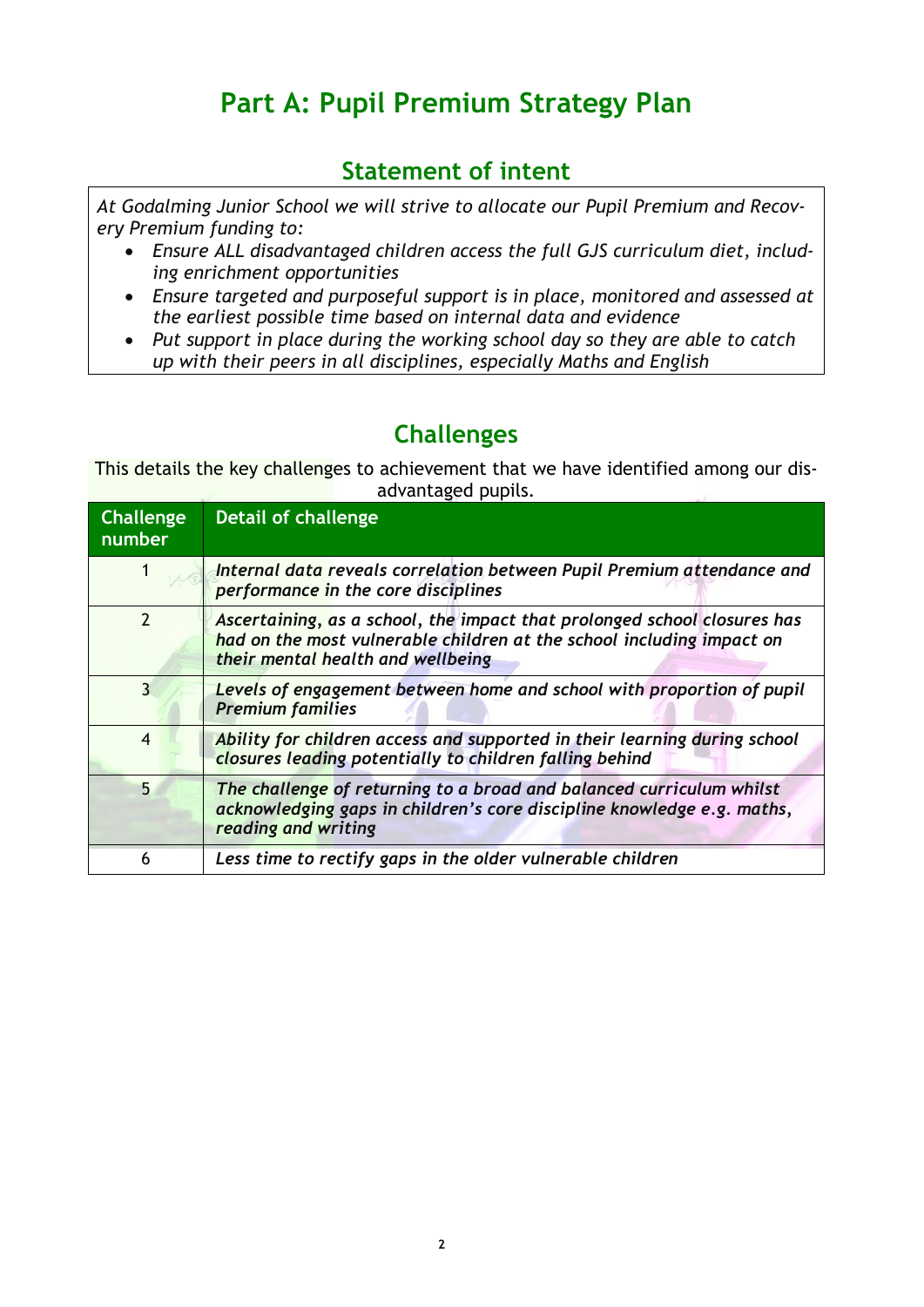## **Intended Outcomes**

This explains the outcomes we are aiming for **by the end of our current strategy plan**, and how we will measure whether they have been achieved.

| <b>Intended outcome</b>                                                                                                                                                      | <b>Success criteria</b>                                                                                                                                      |  |  |  |  |
|------------------------------------------------------------------------------------------------------------------------------------------------------------------------------|--------------------------------------------------------------------------------------------------------------------------------------------------------------|--|--|--|--|
| Attainment gap between vulnerable children<br>and their peers to close (CT/Inclusion<br>Teacher/SENCO)                                                                       | 90% (18 children) to have made expected<br>or better progress from their starting<br>points during 2021-22 academic year<br>(end of term internal data drop) |  |  |  |  |
| ALL vulnerable children to be provided<br>support in the key disciplines in order to<br>catch up with their peers<br>(CT/LSA's/Inclusion Teacher/SENCO)                      |                                                                                                                                                              |  |  |  |  |
| ALL children to receive the same curriculum<br>diet and our most vulnerable to have access<br>to the school offer at their appropriate<br>level with targeted support (CT's) |                                                                                                                                                              |  |  |  |  |
| To provide support and guidance to families<br>signposting to external agencies if required<br>(HSLW/ELSA)                                                                   | Attendance levels in Pupil Premium<br>children to be 85%+<br>(register check and meetings with LA<br><b>Inclusion Officer)</b>                               |  |  |  |  |
| To ensure all Pupil Premium children have<br>access a range of clubs and enrichment<br>activities e.g. school trips, residentials                                            | <b>Attitudes to school from Pupil Premium</b><br>families to be positive, feel supported<br>and feel included (contact made by HSLW                          |  |  |  |  |
| To ensure 'additional school costs' for Pupil<br>Premium are kept to a minimum e.g. access<br>to school uniform, stationery                                                  | and SENCO)                                                                                                                                                   |  |  |  |  |
| Provide ELSA supervision and ensure<br>emotional support for those Pupil Premium<br>children who require it                                                                  |                                                                                                                                                              |  |  |  |  |
|                                                                                                                                                                              |                                                                                                                                                              |  |  |  |  |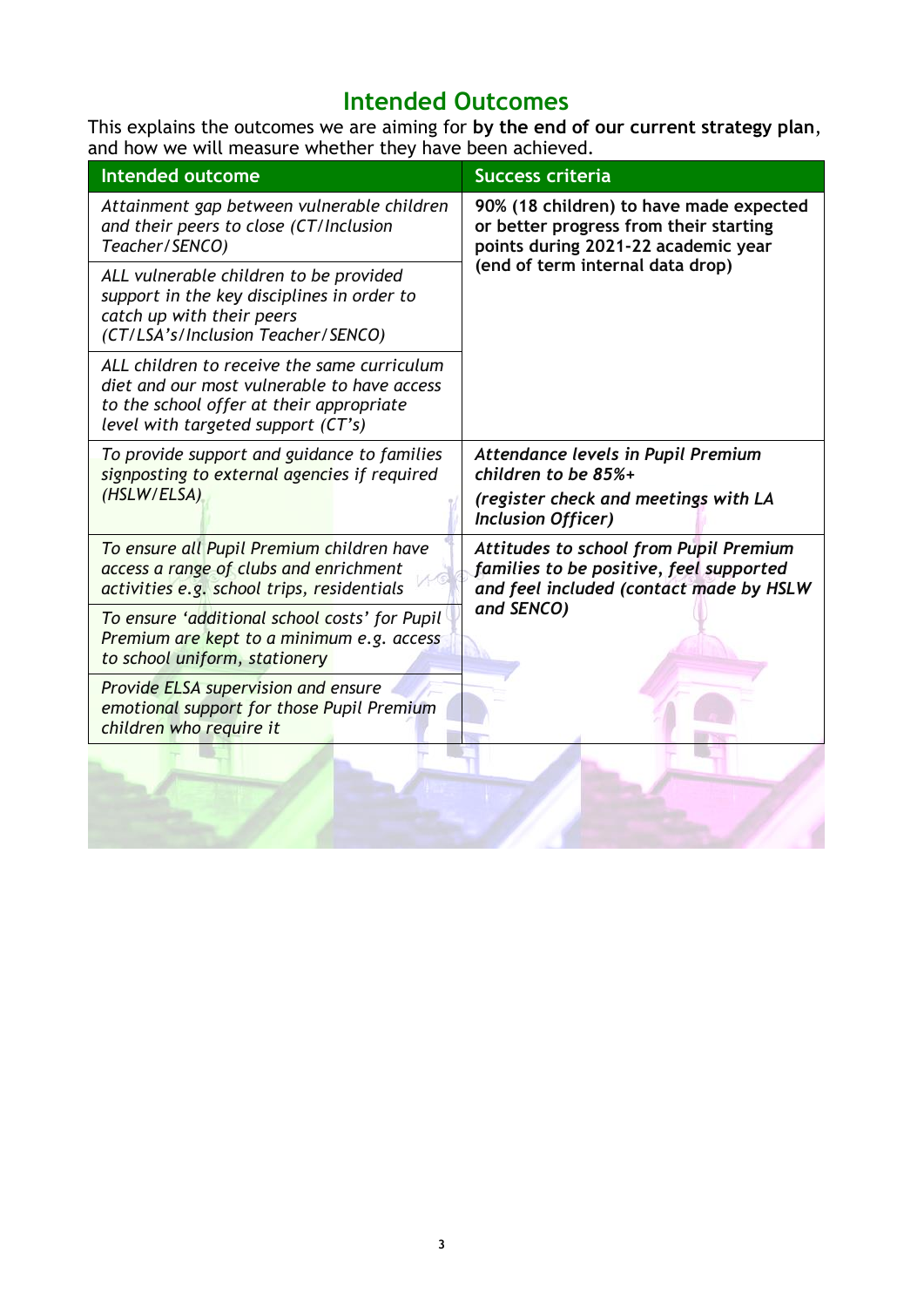## **Activity in this academic year**

This details how we intend to spend our pupil premium (and recovery premium funding) **this academic year** to address the challenges listed above.

#### **Teaching (for example, CPD, recruitment and retention) Budgeted cost: £27,000**

| agataa aosti pel<br><b>Activity</b>                                                                                                                                                                                                                                                                                                                                                                                                                                                                                                                                                                                                                                                                                                                                                                                                                                                                                                                                                                                                                                                                                                                                    | <b>Evidence that</b><br>supports this<br>approach                                                                                                     | <b>Challenge</b><br>number(s)<br>addressed                                                                                                                                                                                    |
|------------------------------------------------------------------------------------------------------------------------------------------------------------------------------------------------------------------------------------------------------------------------------------------------------------------------------------------------------------------------------------------------------------------------------------------------------------------------------------------------------------------------------------------------------------------------------------------------------------------------------------------------------------------------------------------------------------------------------------------------------------------------------------------------------------------------------------------------------------------------------------------------------------------------------------------------------------------------------------------------------------------------------------------------------------------------------------------------------------------------------------------------------------------------|-------------------------------------------------------------------------------------------------------------------------------------------------------|-------------------------------------------------------------------------------------------------------------------------------------------------------------------------------------------------------------------------------|
| <b>Inclusion Teacher</b><br>To close the gap in attainment between vulnerable<br>groups and their peers.<br>Children in receipt of pupil premium funding, who<br>have been identified as making slower than expected<br>progress, have been highlighted will receive addi-<br>tional support in the necessary area. Consideration<br>has been given as to whether some of these children<br>may benefit from short term, targeted interventions<br>to close the attainment gap. The intention is that fol-<br>lowing these interventions children return to the class<br>and demonstrate application of learnt skills in their<br>general class work.<br>The intended impact is to ensure children eligible for<br>PP funding have access to effective support in order<br>to achieve their potential, whilst removing them from<br>the classroom for as little time as possible. Due to the<br>nature of the 'COViD impact' for the coming year the<br>groups prioritised by the inclusion teacher is Year 6<br>(final year) and Year 4 (half way point)<br>As the number of PP children had reduced this year,<br>the Inclusion Teacher funding will be supported by | <b>Education</b><br><b>Endowment</b><br>Foundation -<br><b>Using Pupil</b><br>Premium - High<br>quality Teaching                                      | <b>Internal data</b><br>reveals<br>correlation<br>between Pupil<br>Premium<br><i>attendance</i><br>and<br>performance<br>in the core<br>disciplines<br>Less time to<br>rectify gaps in<br>the older<br>vulnerable<br>children |
| the CatchUp Funding to further assist class teachers<br>in implementing a 'Comeback Curriculum' in Year 4<br>and 6.                                                                                                                                                                                                                                                                                                                                                                                                                                                                                                                                                                                                                                                                                                                                                                                                                                                                                                                                                                                                                                                    |                                                                                                                                                       |                                                                                                                                                                                                                               |
| Additional sessions, as required, taught using the<br>flexibility of year group timetables. HLTA's to<br>provide cover for class teachers to offer targeted<br>support for those who would benefit most<br>(Target 3 in GJS School Improvement Plan)                                                                                                                                                                                                                                                                                                                                                                                                                                                                                                                                                                                                                                                                                                                                                                                                                                                                                                                   | DfE Catch-up<br>guidance<br>Internal data<br>(summer 2 2021)<br>Ongoing teacher<br>assessments<br>from the point<br>children<br>returned to<br>school | The challenge<br>of returning<br>to a broad<br>and balanced<br>curriculum<br>whilst<br>acknowledging<br>gaps in<br>children's<br>core discipline<br>knowledge                                                                 |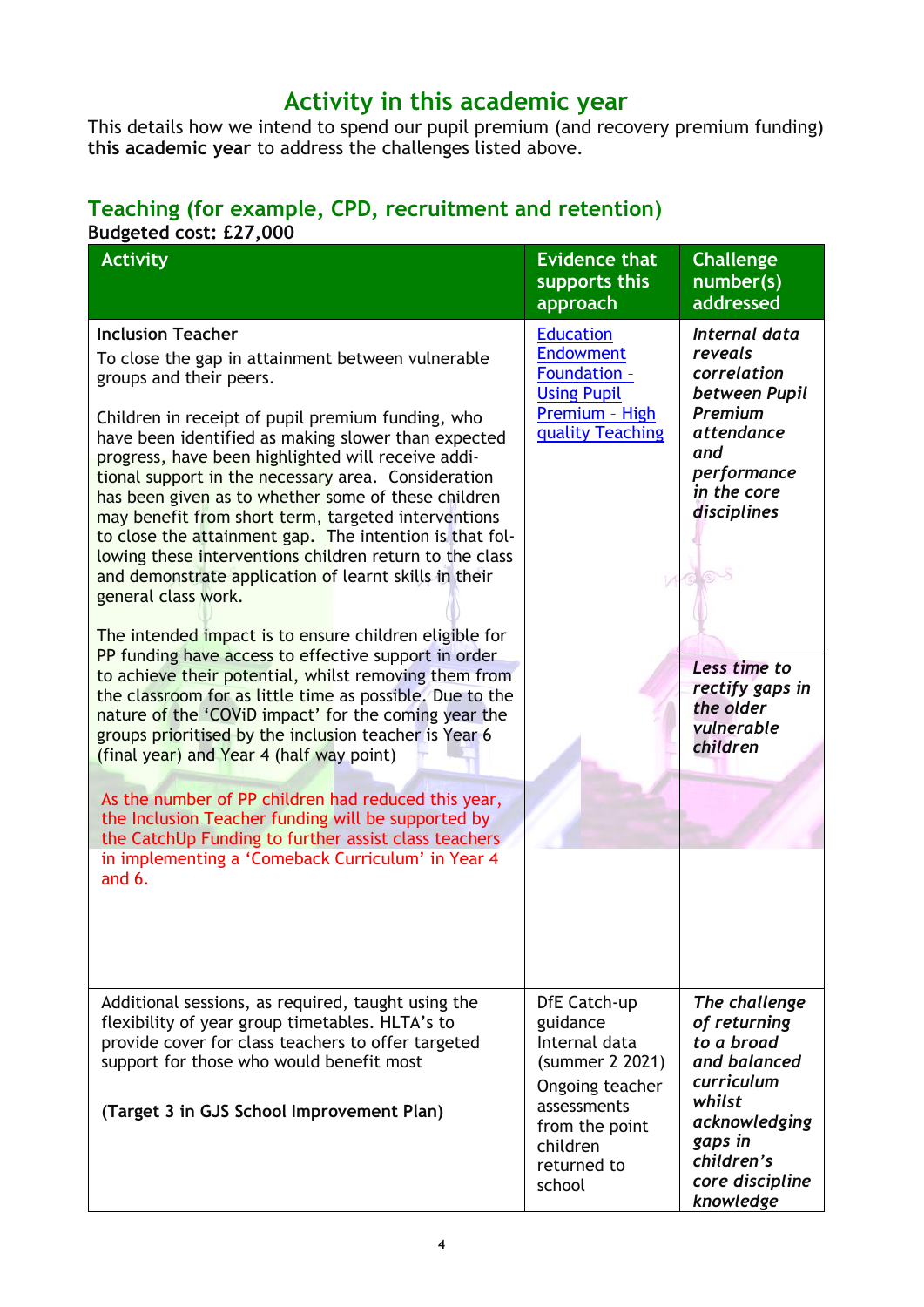|  | Areas most<br>effected by<br>lockdown<br>exacerbated by<br>the demands of<br>the Maths<br>curriculum and<br>the discrete<br>nature of the<br>subject | e.g. maths,<br>reading and<br>writing |
|--|------------------------------------------------------------------------------------------------------------------------------------------------------|---------------------------------------|
|--|------------------------------------------------------------------------------------------------------------------------------------------------------|---------------------------------------|

#### **Targeted academic support (for example, tutoring, one-to-one support structured interventions)**

### **Budgeted cost: £27,000 (as above) + \*£767 for School Led Tutoring Funding**

| <b>Activity</b>                                                                                                                                                                                                                                                                                                                                                                                                                                                                                                                                                                                                                                                                                                                                                                                                                                                                                                                                               | <b>Evidence that</b><br>supports this<br>approach | <b>Challenge</b><br>number(s)<br>addressed                                                                                                                                                                                                                                                                                                                                              |
|---------------------------------------------------------------------------------------------------------------------------------------------------------------------------------------------------------------------------------------------------------------------------------------------------------------------------------------------------------------------------------------------------------------------------------------------------------------------------------------------------------------------------------------------------------------------------------------------------------------------------------------------------------------------------------------------------------------------------------------------------------------------------------------------------------------------------------------------------------------------------------------------------------------------------------------------------------------|---------------------------------------------------|-----------------------------------------------------------------------------------------------------------------------------------------------------------------------------------------------------------------------------------------------------------------------------------------------------------------------------------------------------------------------------------------|
| <b>HLTA/LSA Classroom Support</b><br>Classroom support will focus on children who have<br>been identified as having lost most learning following<br>the COVID lockdown. Teachers will ensure that PP<br>children are prioritised for additional attention from<br>support staff when required.<br>PP children will read to an adult on a regular<br>basis regardless of year group.<br>PP children will receive support, as required,<br>during core discipline lessons (English and<br>Maths)<br>PP children may receive targeted support by<br>year group team members<br><b>HT/Class Teachers*</b><br>Children who have been identified with requiring<br>additional support from most recent data drop will<br>be offered additional support in the shape of small<br>group tutoring by the HT in the Spring term<br>(initially prioritizing Year 5)<br>School may fund continuing this tuition into the<br>summer term and may rotate children to Year 4 | School Internal<br><b>Tracking</b>                | Ascertaining, as<br>a school, the<br>impact that<br>prolonged<br>school closures<br>has had on the<br>most vulnerable<br>children at the<br>school including<br>impact on their<br>mental health<br>and wellbeing<br>Ability for<br>children to<br>access and be<br>supported in<br>their learning<br>during school<br>closures leading<br>potentially to<br>children falling<br>behind |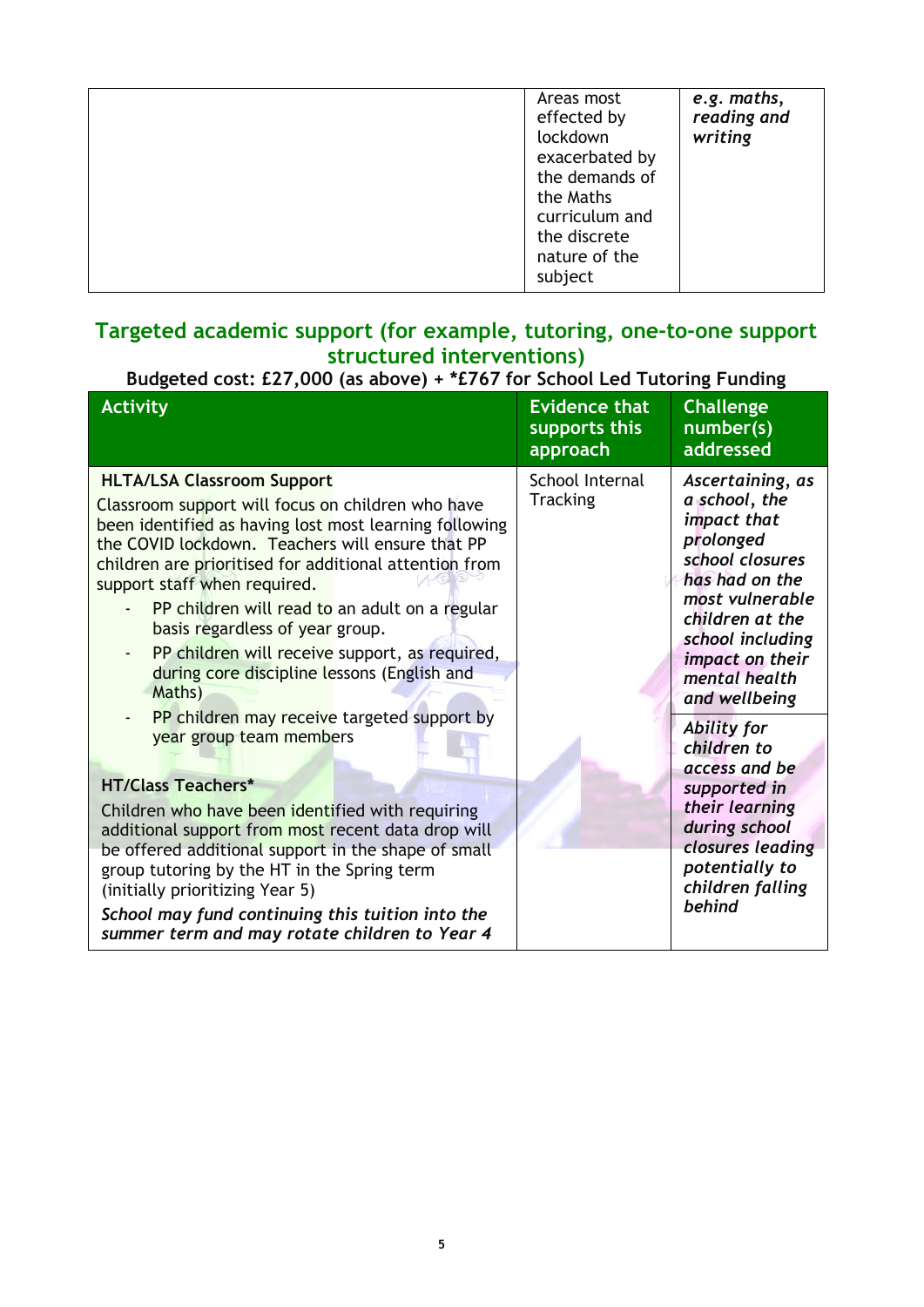### **Wider strategies (for example, related to attendance, behaviour, wellbeing)**

### **Budgeted cost: £18,153**

| <b>Activity</b>                                                                                                                                                                                                                                                                                                                                                                                                                                                                                                                                                                                                                                                                                                 | <b>Evidence that</b><br>supports this<br>approach                                                                                                                                                                                                                                                                                           | <b>Challenge</b><br>number(s)<br>addressed                                                                                                                                                                                     |
|-----------------------------------------------------------------------------------------------------------------------------------------------------------------------------------------------------------------------------------------------------------------------------------------------------------------------------------------------------------------------------------------------------------------------------------------------------------------------------------------------------------------------------------------------------------------------------------------------------------------------------------------------------------------------------------------------------------------|---------------------------------------------------------------------------------------------------------------------------------------------------------------------------------------------------------------------------------------------------------------------------------------------------------------------------------------------|--------------------------------------------------------------------------------------------------------------------------------------------------------------------------------------------------------------------------------|
| <b>HLTA/HT</b><br>HSLW to offer further COVID related support for<br>parents creating less anxiety, stress and worry.<br>Monthly 'surgery' sessions run for parents attended<br>by HT, HSLW and 'guest' speakers HSLW to plot an<br>hour a week for 'post-COVID' parent issues if<br>required<br>Termly meetings with HSLW and HT regarding<br>support in place for parents and those who have<br>been flagged since returning in September<br>(Target 1 in GJS School Improvement Plan)<br>1000                                                                                                                                                                                                                | Remote<br>Learning survey<br>and parent<br>survey<br>identifying<br>concerns at<br>home<br>Evidence from<br>CT's regarding<br>increase in<br>needs from<br>children<br>returning to<br>school with<br>anxiety, stress<br>and worry                                                                                                          | Levels of<br>engagement<br>between home<br>and school with<br>proportion of<br>pupil Premium<br>families                                                                                                                       |
| Resilience in Children Training for staff Staff<br><b>Meeting/Inset Session</b><br>ELSA and resilience resources shared amongst staff<br>and used as required<br>Dedicated staff meeting time on effective use,<br>sharing of good practice<br>ELSA to deliver 'surgery' session to parents. Area of<br>focus within learning walks and monitoring cycle<br>(Target 2 in GJS School Improvement Plan)<br>As required sessions from school SENCO to offer<br>'comeback phonics' for new Year 3 cohort - 1 hr. a<br>week<br>To ensure all children, including those who qualify<br>for pupil premium, have access to a range of<br>enrichment opportunities e.g. residential trips,<br>clubs, uniform, stationery | Children<br>engaging with<br>ELSA activities,<br>on occasion, not<br>transferring the<br>skills learnt in<br>these sessions<br>into the<br>classroom<br>setting.<br>Due to demands<br>of curriculum,<br>especially Maths<br>since 2014<br>changes, a<br>growing number<br>find it hard to<br>overcome<br>barriers face in<br>their learning | Ascertaining,<br>as a school, the<br><i>impact that</i><br>prolonged<br>school closures<br>has had on the<br>most<br>vulnerable<br>children at the<br>school<br>including<br>impact on their<br>mental health<br>and wellbeing |
| Children to be given enrichment opportunities<br>which celebrate the diversity of the curriculum at<br>GJS thus creating children who WANT to attend<br>school leading to sustained high levels of<br>attendance                                                                                                                                                                                                                                                                                                                                                                                                                                                                                                |                                                                                                                                                                                                                                                                                                                                             |                                                                                                                                                                                                                                |

## **Total budgeted cost: £45,920**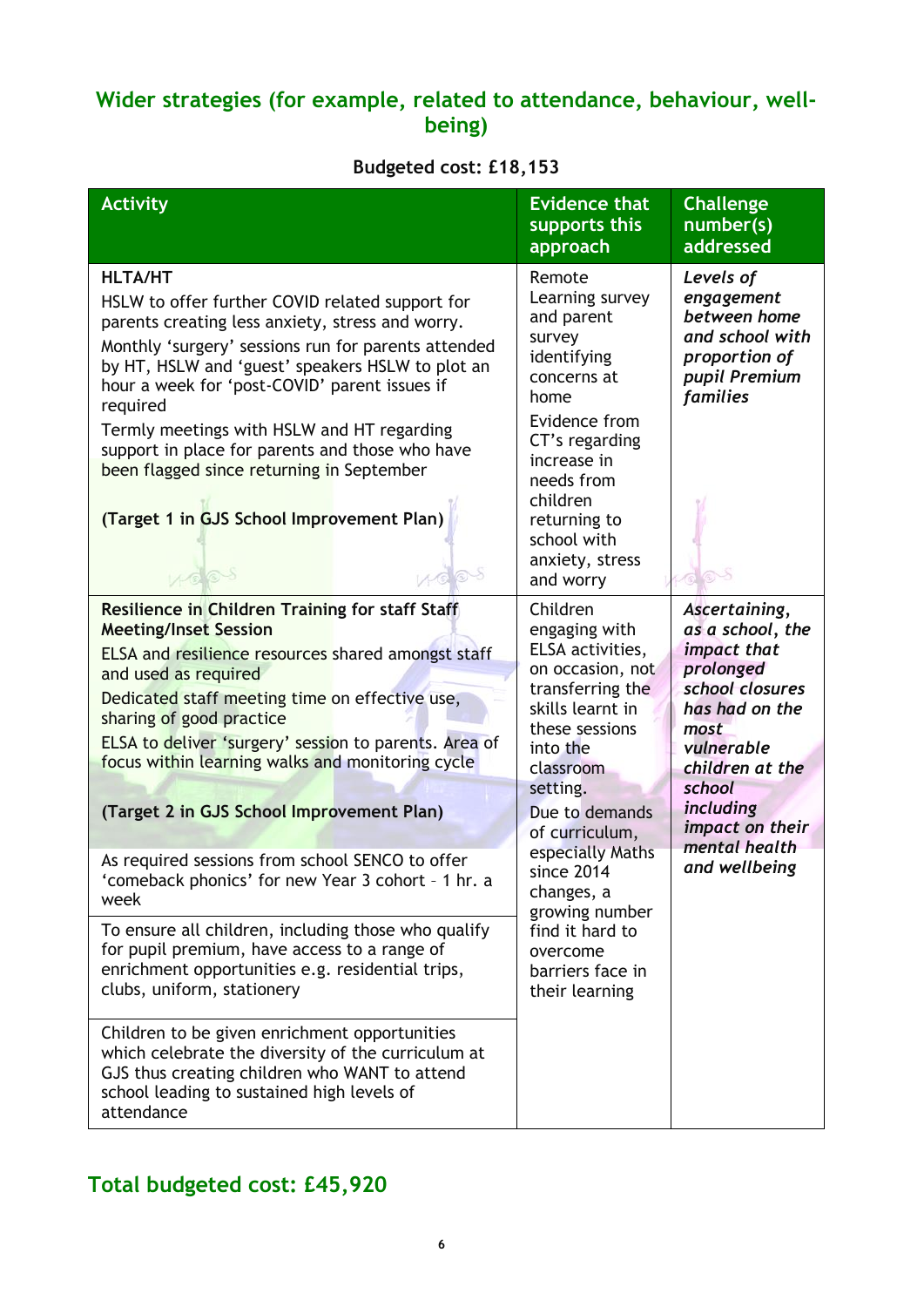# **Part B: Review of outcomes in the previous academic year**

## **Pupil premium strategy outcomes**

|                |                                                   |                                                           | Progress levels of children in receipt of PPG 2020-21 |                                                           |                                                   |                                                           |                          |                                               |   |   |
|----------------|---------------------------------------------------|-----------------------------------------------------------|-------------------------------------------------------|-----------------------------------------------------------|---------------------------------------------------|-----------------------------------------------------------|--------------------------|-----------------------------------------------|---|---|
|                |                                                   | <b>Writing</b>                                            |                                                       | <b>Reading</b>                                            | <b>Maths</b>                                      | <b>Pupils</b>                                             |                          |                                               |   |   |
|                | % of chn. meet-<br>ing progress ex-<br>pectations | % of chn. ex-<br>ceeding pro-<br>gress expecta-<br>tions. | % of chn. meet-<br>ing progress ex-<br>pectations     | % of chn. ex-<br>ceeding pro-<br>gress expecta-<br>tions. | % of chn. meet-<br>ing progress ex-<br>pectations | % of chn. ex-<br>ceeding pro-<br>gress expecta-<br>tions. | Chn.<br>who<br>are<br>PP | Chn.<br>Who<br>are<br>PP<br>and<br><b>SEN</b> |   |   |
| Year 3         | 33%<br>0%                                         |                                                           | 66%                                                   |                                                           | 66%<br>66%                                        |                                                           | 3                        | 3                                             |   |   |
| Year 4         | 71%<br>29%                                        |                                                           | 43%<br>86%                                            |                                                           | 57%                                               | 14%                                                       | 7                        | 1                                             |   |   |
| Year 5         | 80%<br>60%                                        |                                                           | 100%<br>60%                                           |                                                           |                                                   |                                                           | 80%                      | 40%                                           | 5 | 3 |
| Year 6         | 78%<br>56%<br>6S                                  |                                                           | 67%<br>$A \sqrt{6}$ (5)                               | 44%                                                       | 67%                                               | 44%                                                       | 9                        | 4                                             |   |   |
| <b>Overall</b> | 66%<br>36%                                        |                                                           | 80%<br>19%                                            |                                                           | 68%                                               | 25%                                                       | 24                       | 11                                            |   |   |
|                |                                                   |                                                           |                                                       |                                                           |                                                   |                                                           |                          |                                               |   |   |

|                |                                                                                                                                                                                                                                                                                                                               |                         | <b>Maths</b>                                      |                         |              |             | <b>Reading</b>                       |                         |              |              |              | <b>SPaG</b>             |                          |                         |              |                         | <b>Spelling</b> |                         |              |              |
|----------------|-------------------------------------------------------------------------------------------------------------------------------------------------------------------------------------------------------------------------------------------------------------------------------------------------------------------------------|-------------------------|---------------------------------------------------|-------------------------|--------------|-------------|--------------------------------------|-------------------------|--------------|--------------|--------------|-------------------------|--------------------------|-------------------------|--------------|-------------------------|-----------------|-------------------------|--------------|--------------|
|                |                                                                                                                                                                                                                                                                                                                               |                         |                                                   |                         |              |             |                                      |                         |              |              |              |                         |                          |                         |              |                         |                 |                         |              |              |
|                |                                                                                                                                                                                                                                                                                                                               |                         |                                                   |                         |              |             |                                      |                         |              |              |              |                         |                          |                         |              |                         |                 |                         |              |              |
|                | Sig.<br>loss                                                                                                                                                                                                                                                                                                                  | Some<br>loss            | Even                                              | Some<br>gain            | Sig.<br>gain | Sig.<br>Oss | Some<br>loss                         | Even                    | Some<br>gain | Sig.<br>gain | Sig.<br>Ioss | Some<br>loss            | Even                     | Some<br>gain            | Sig.<br>gain | Sig.<br>Ioss            | Some<br>loss    | Even                    | Some<br>gain | Sig.<br>gain |
| Y <sub>3</sub> |                                                                                                                                                                                                                                                                                                                               |                         | <b>XX</b>                                         | $\overline{\mathbf{x}}$ |              |             |                                      | $\mathbf x$             |              | <b>XX</b>    | $\mathbf{x}$ |                         | <b>XX</b>                |                         |              | X                       |                 | <b>XX</b>               |              |              |
|                | <b>XX</b>                                                                                                                                                                                                                                                                                                                     |                         |                                                   |                         |              |             |                                      | <b>XX</b>               |              |              |              |                         |                          |                         | <b>XX</b>    |                         |                 |                         | <b>XX</b>    |              |
| Y4             | <b>X</b>                                                                                                                                                                                                                                                                                                                      | $\overline{\mathbf{x}}$ | $\overline{\mathbf{X}}$                           | $\overline{\textbf{x}}$ |              | <b>XX</b>   | $\overline{\mathbf{x}}$              | $\overline{\mathbf{x}}$ | X            |              |              | $\overline{\textbf{x}}$ | $\overline{\mathbf{XX}}$ | $\overline{\textbf{x}}$ | X            | $\overline{\mathbf{x}}$ |                 | $\overline{\mathbf{x}}$ | X            | <b>XX</b>    |
| Y <sub>5</sub> |                                                                                                                                                                                                                                                                                                                               |                         | <b>XX</b><br><b>XX</b><br>$\overline{\mathbf{x}}$ |                         |              |             | <b>XX</b><br>$\overline{\mathbf{x}}$ | $\mathbf x$             | X            |              |              | <b>XX</b>               | <b>XX</b>                | $\mathbf x$             |              |                         | <b>XX</b>       | $\mathbf x$             | $\mathbf x$  | $\mathbf x$  |
|                | May 2021 NFER comparison to pre-lockdown levels for PPG children. Significant loss of learning in 26%<br>of PP children and some loss in 26% of children. This loss of learning was seen in our more able PP<br>children rather than our SEN $\hat{a}$ PP children. Interventions and the catch-up curriculum will target the |                         |                                                   |                         |              |             |                                      |                         |              |              |              |                         |                          |                         |              |                         |                 |                         |              |              |

children identified through this analysis.